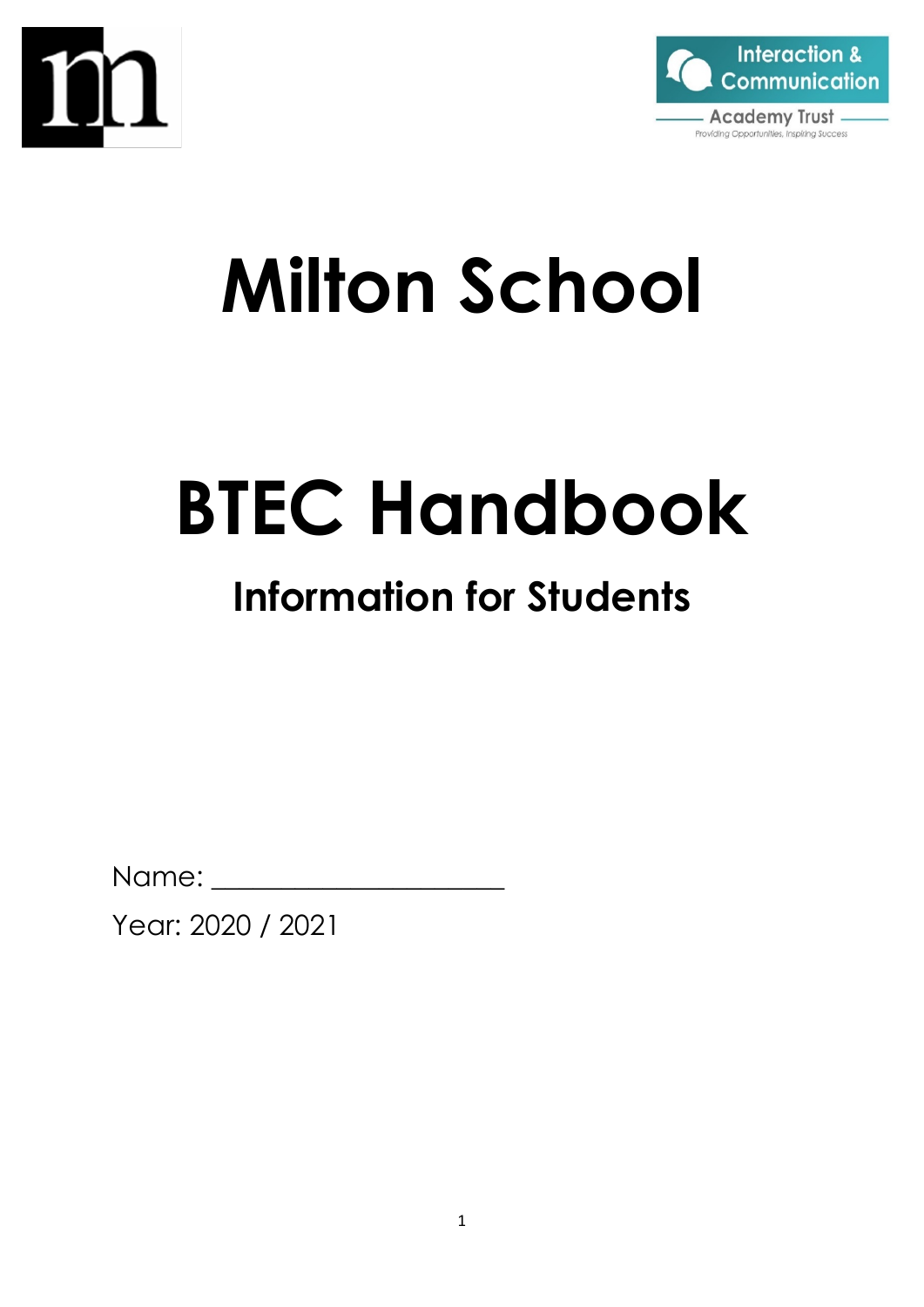#### **Student and Parental Declaration**

This Student Handbook should be stored in a safe place so that it can be referred to when necessary. You and your parents/carer will be sent the information below within a letter as you start your courses, as acknowledgement that you have read the contents of the Handbook and agree to follow the explained guidelines. Furthermore, to declare that you will work to the best of your ability to complete the courses you undertake.

I agree to follow the course and meet set deadlines in each of the units of my programme.

Student Name:

Signature:\_\_\_\_\_\_\_\_\_\_\_\_\_\_\_\_\_\_\_\_\_\_\_\_\_\_\_\_\_\_\_\_\_

Year: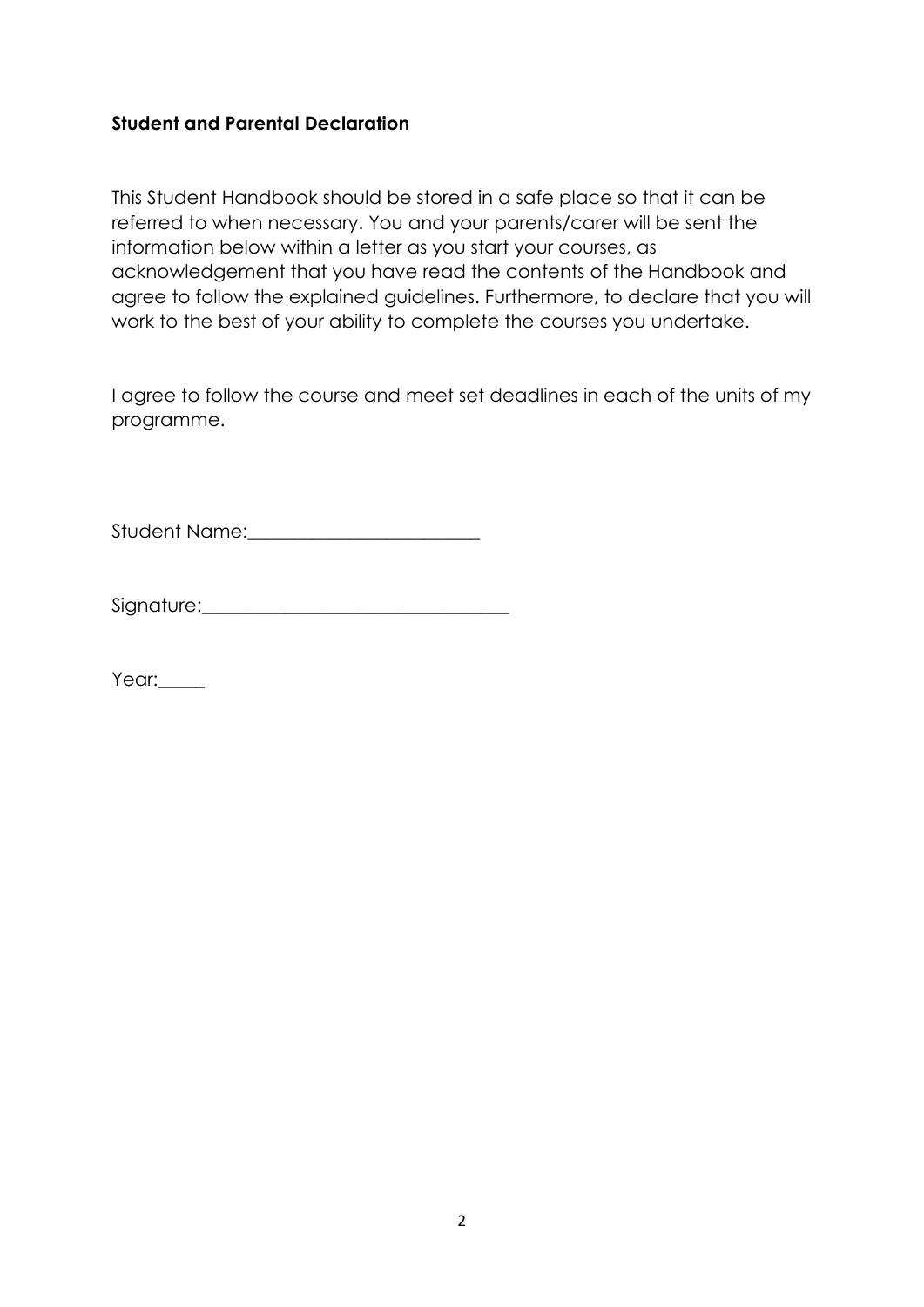### **What are Vocational Qualifications?**

Vocational qualifications are nationally recognised qualifications. They are different from traditional GCSE and A Levels because they are linked to a particular area of work. You will develop new skills and knowledge in both the areas that you are studying. Each vocational course is made up of a number of units, allowing you to build up your qualification in stages. All units will be assessed through coursework.

As a student you are expected to take responsibility for your own learning by planning their work, doing research and regularly reviewing their progress.

#### **Why do we offer BTEC courses?**

These courses prepare you for the world of work. Employers value the qualities that vocational students bring to the workplace. The courses are flexible so that they meet the needs of a wide range of students. They are available at different levels in a variety of formats. Also, they can be taken alongside other qualifications and they give you the opportunity to try a range of activities.

# **What will happen in lessons?**

The lessons will depend upon which unit you are working towards but generally, you should expect:

- Discussion communication is a vital skill throughout life. Therefore, you will be talking to your peers as well as members of staff throughout the course
- Written work using both paper and ICT
- Practical work
- Portfolio building once you have completed a piece of work it will be put into your folder.
- Research It might be necessary to find further information on some unfamiliar topics.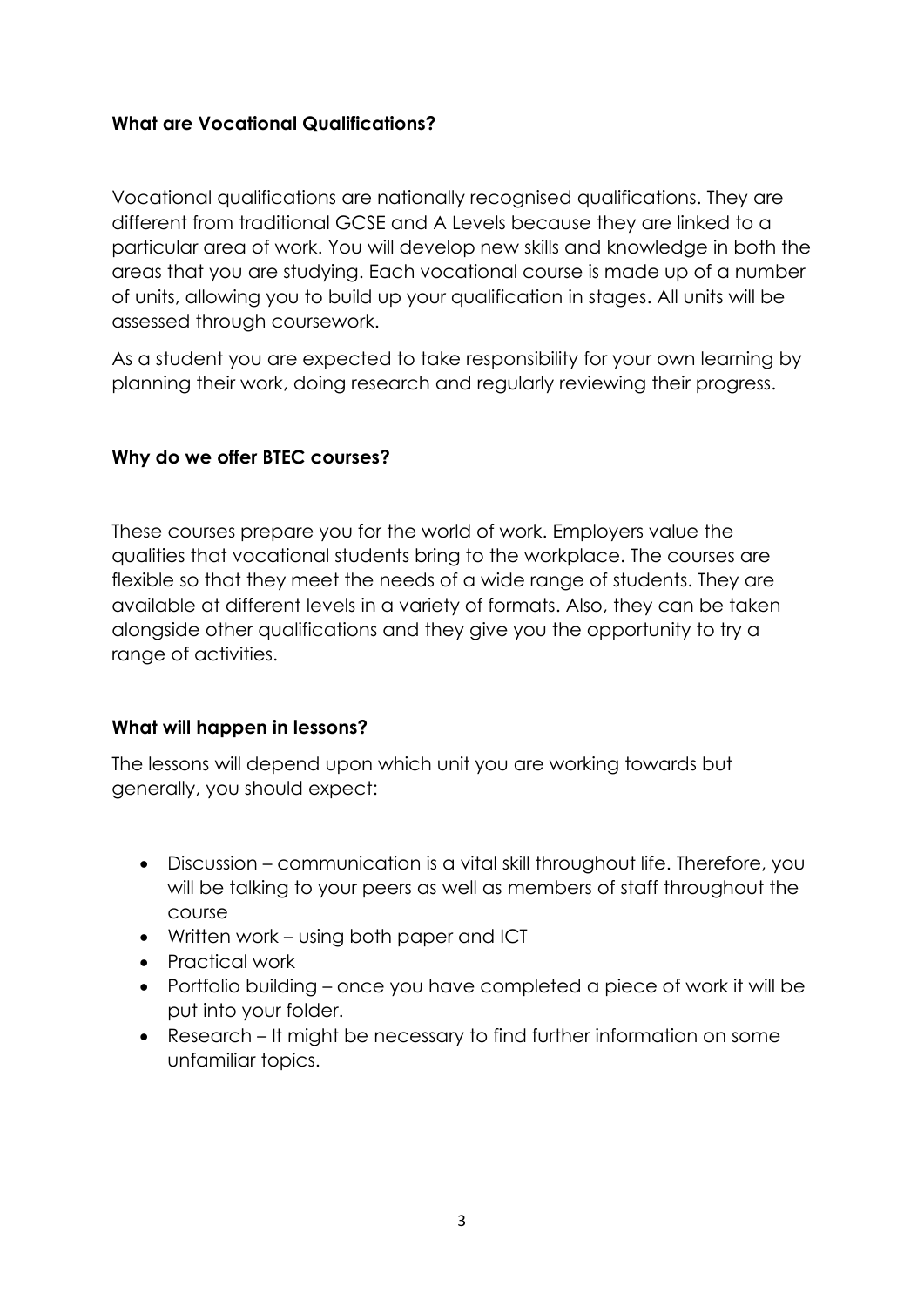# **What will be expected of you?**

You will be expected to do all of the following:

- Read and write
- Talk to members of staff if you are unsure of anything or need further assistance
- Work to the best of your ability to produce good quality work
- Ensure your work is completed within the time given to you by your teacher
- Use any equipment safely and appropriately
- Be respectful of other students space if you are working alongside them.

### **How will I be assessed?**

Assessment can be through anything that reflects what you have achieved during the course (diary notes, photographs, presentations, reports, video footage, etc). This will be set by your tutor through set assignments. For the QCF qualification there is no final examination; only certain courses fall into this category. You will build a portfolio of work that will be assessed by your tutor and checked by other staff and Edexcel. This includes course work you produce, such as reports, photographs, video footage, assignments, computer print-outs, questionnaires, check lists, or projects, etc. Your portfolio shows you and your tutor what you have learnt and will be looked at during moderation.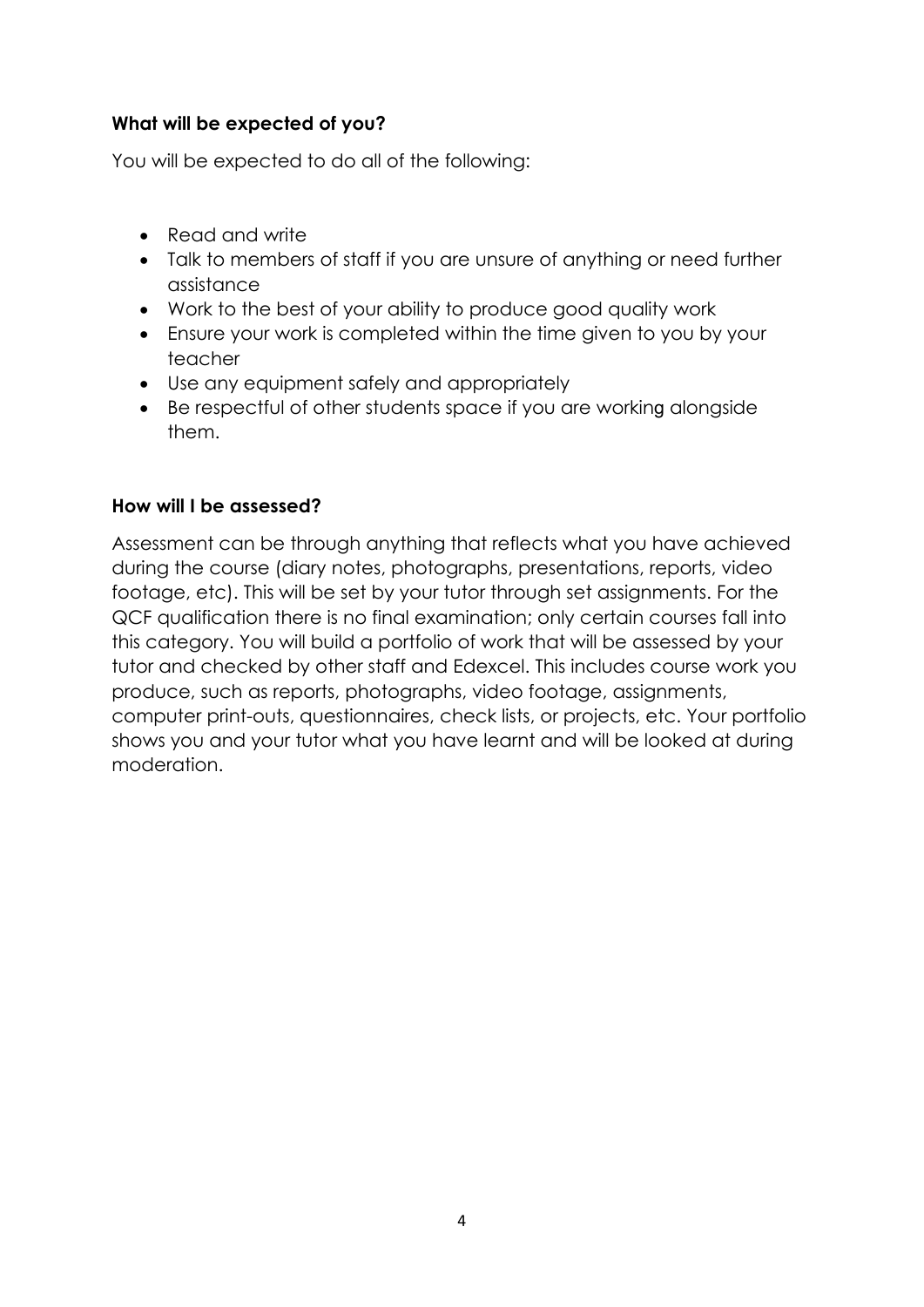#### **Who will be involved with the course?**

# **Subject teachers ICT (assessors) Mrs Fallon**

They are responsible for planning lessons, preparing resources, assessing work and making sure that the units are completed on time.

#### **Internal Verifier ICT – Mrs Preece**

This is the teacher in charge of the course. They must make sure that the units are being taught correctly and that sufficient resources are available. They will check (IV) the assessment of all teachers on the course; they sample the work of all students on the course and provide written feedback.

#### **Quality Nominee (Mrs Leighton)**

This person oversees all of the vocational courses to make sure that standards are being met. This will be done by:

- Visiting lessons
- Looking at students' work
- Collecting information on student achievement
- Surveying teacher/student views.

# **Exams Officer (Mrs Fallon)**

The examinations officer is responsible for registering students for the course and for claiming qualifications with the Quality Nominee.

#### **Storage of work**

All completed, graded work will be put into presentation folders and stored in a locked filing cabinet until external verification takes place and the final marks have been submitted.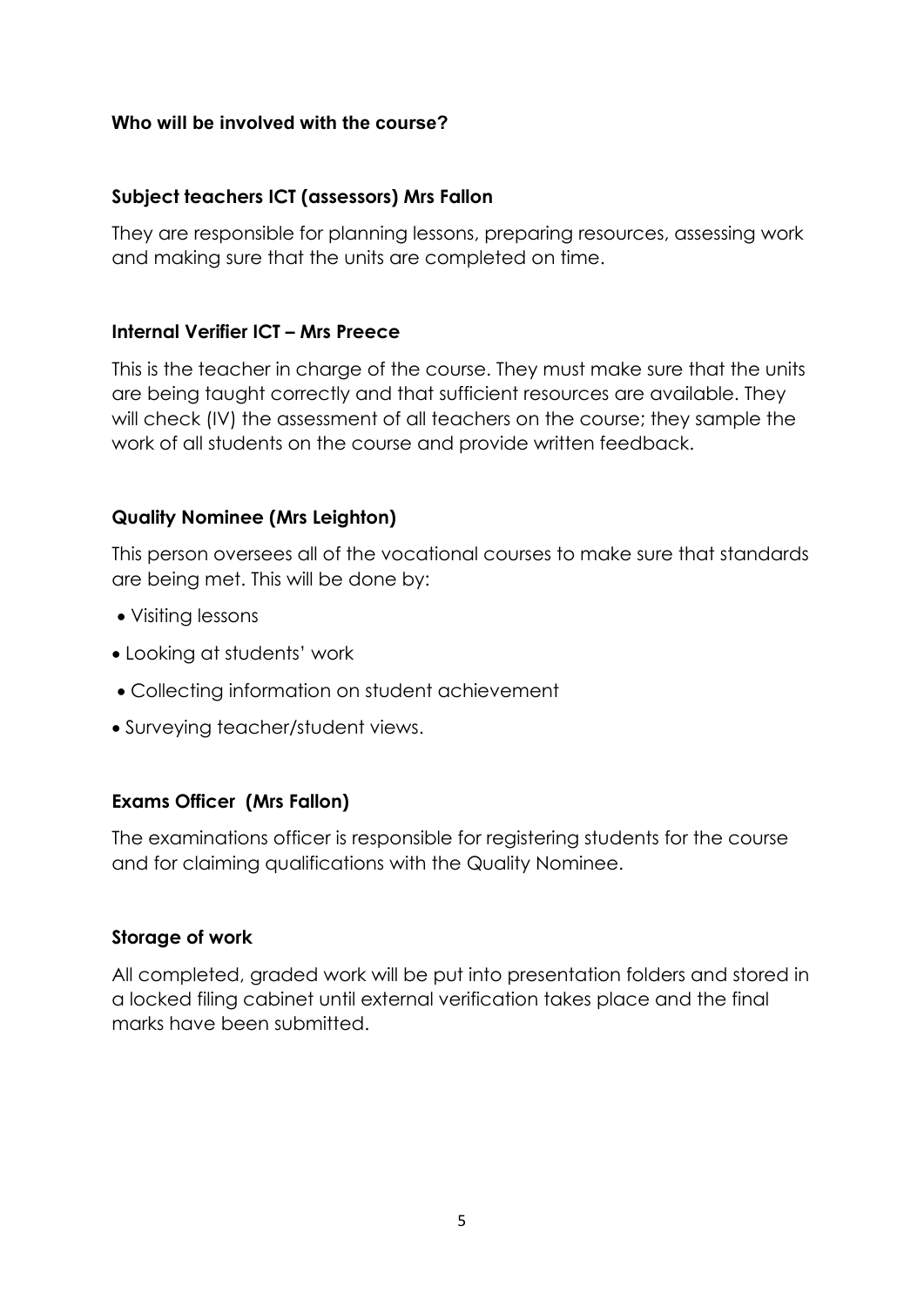# **BTEC ITQ**

You will be studying towards achieving a BTEC qualification in ICT. You will be required to complete several units of work in order to complete your course. You will need to achieve a PASS grade in all units to achieve the Level 1 Award.

# **The units of study include:**

#### **Unit 125 – Presentation Software.**

This unit is about the skills and knowledge required by an IT user to use a range of basic presentation software tools and techniques to produce straightforward or routine presentations which include a combination of media (e.g. images, animation and sound) for education, entertainment or information sharing.

### **Unit E27 – Spreadsheet Software**

This unit aims to enable learners to use a software application designed to record data in rows and columns, and perform calculations with numerical data.

#### **Unit E29 – Presentation Software**

This unit aims to give learners the ability to use a software application designed for the creation, editing and production of largely text-based documents.

#### **Unit 123 – Desk Top Publishing Software**

This unit is about the skills and knowledge required by an IT user to use a range of basic desktop publishing software tools and techniques to produce straightforward or routine publications.

#### **What can I do after my BTEC course?**

It will enable you to progress to a higher level qualification at other schools and colleges or enable you to progress in to employment in the related area.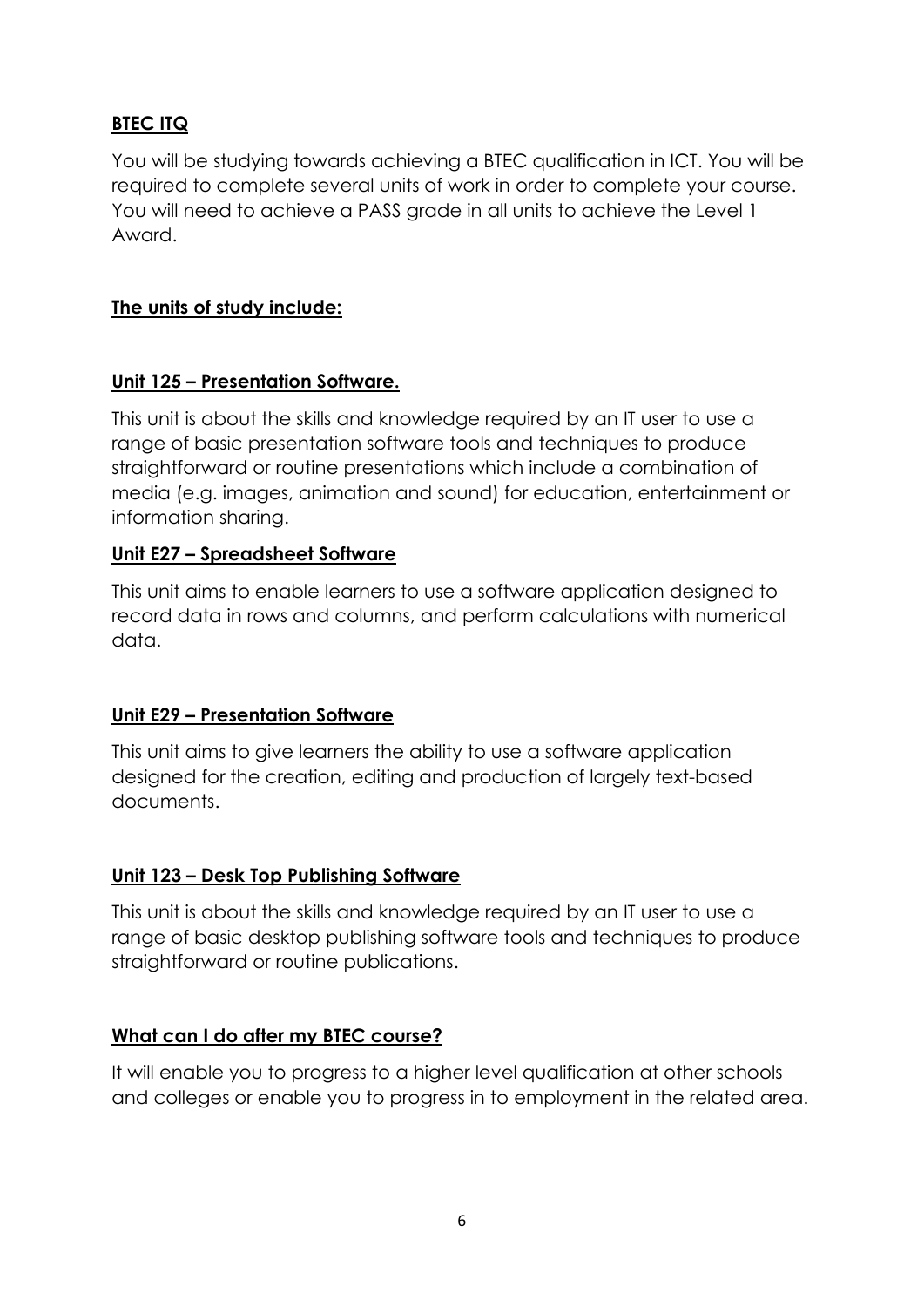# **Plagiarism and Malpractice**

In order to achieve a BTEC qualification, you must produce your own work. You will not be allowed to:

- Copy word for word from textbooks
- Copy and paste from the Internet
- Copy from other students (past or present)

The exams policy is very clear on how to deal with plagiarism/malpractice. If you copy the work of another student or lend your work to someone else, you will risk having your work cancelled and may achieve nothing. If you steal another student's work and copy it, the exam board may cancel all of your courses.

# **BTEC Plagiarism and Assessment Malpractice Policy**

# **Aim:**

- To identify and minimise the risk of malpractice by staff or learners
- To respond to any incident of alleged malpractice promptly and objectively
- To standardise and record any investigation of malpractice to ensure openness and fairness

• To impose appropriate penalties and/or sanctions on learners or staff where incidents (or attempted incidents) of malpractice are proven

• To protect the integrity of this centre and BTEC qualifications.

# **In order to do this, the centre will:**

• seek to avoid potential malpractice by using the induction period and the learner handbook to inform learners of the centre's policy on malpractice and the penalties for attempted and actual incidents of malpractice

• show learners the appropriate formats to record cited texts and other materials or information sources

- ask learners to declare that their work is their own
- conduct an investigation in a form commensurate with the nature of the malpractice allegation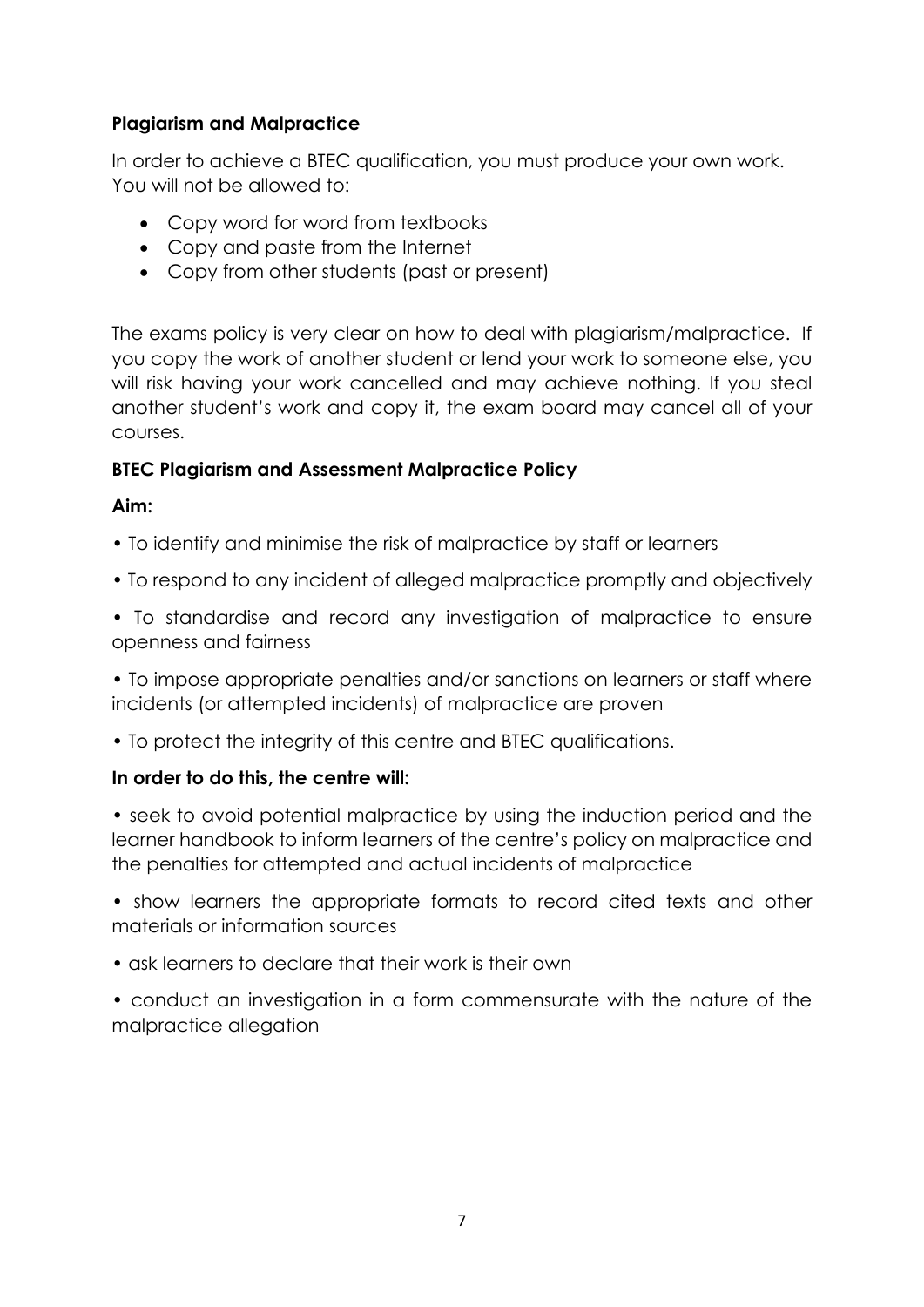Such an investigation will be supported by the Head of Centre /Exams Officer /Subject Lead and all linked to the allegation. It will proceed through the following stages:

1. Make the individual fully aware at the earliest opportunity of the nature of the alleged malpractice and of the possible consequences should malpractice be proven

2. Give the individual the opportunity to respond to the allegations made

3. Inform the individual of the avenues for appealing against any judgment made

4. Document all stages of any investigation.

# **Definition of Malpractice by Learners**

This list is not exhaustive and other instances of malpractice may be considered by this centre at its discretion:

- plagiarism of any nature
- collusion by working collaboratively with other learners to produce work that is submitted as individual learner work
- copying (including the use of ICT to aid copying)
- deliberate destruction of another's work
- fabrication of results or evidence
- false declaration of authenticity in relation to the contents of a portfolio or coursework

• impersonation by pretending to be someone else in order to produce the work for another or arranging for another to take one's place in an assessment/examination/test.

Please see below and the school website for further details on our policies.

[https://www.miltonschool.org.uk](https://www.miltonschool.org.uk/)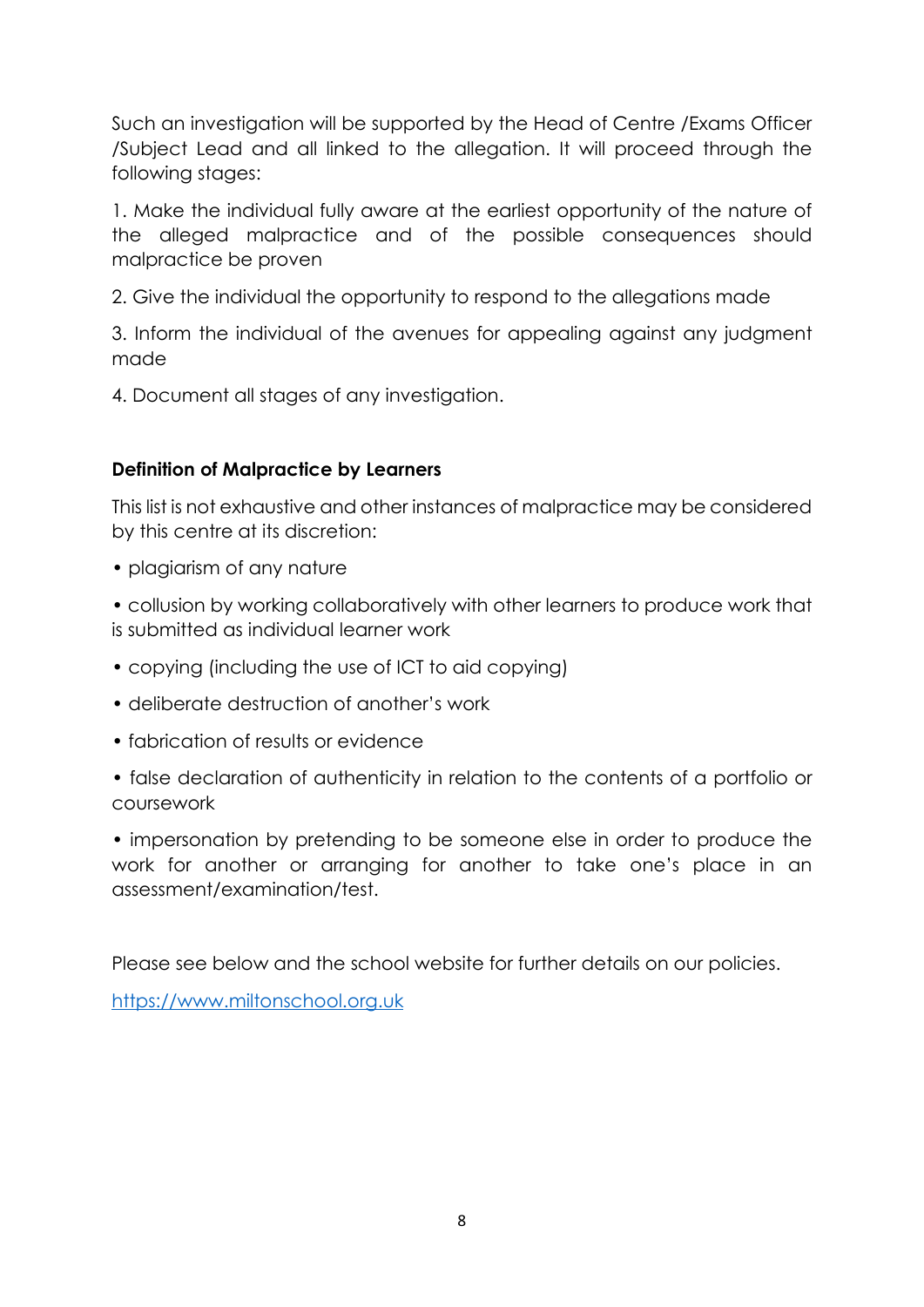# **Internal Appeals procedure for candidates (Vocational Courses) 2020/2021**

#### **What is this procedure about?**

All learners are able to formally challenge an assessment mark or grade awarded for all vocational courses. In the first instance they should discuss this with the subject teacher/assessor. If they are still dissatisfied they should discuss with the Lead Internal Verifier (LIV) and/or Quality Nominee (QN). If still unresolved then they should refer to the centre appeals procedure for internally assessed work. A copy can be requested from the exams officer.

### **Aims:**

• To enable the learner to enquire, question or appeal against an assessment decision

• To attempt to reach agreement between the learner and the assessor at the earliest opportunity

• To standardise and record any appeal to ensure openness and fairness

• To facilitate a learner's ultimate right of appeal to the awarding body, where appropriate

### **• To protect the interests of all learners and the integrity of the qualification In order to do this the centre will:**

- Inform the learner at induction, of any Appeals Procedure
- Record, track and validate any appeal
- Forward the appeal to the awarding body when a learner considers that a decision continues to disadvantage her/him after the internal appeals process has been exhausted

• Keep appeals records for inspection by the awarding body for a minimum of 18 months

• Have a staged appeals procedure

• Will take appropriate action to protect the interests of other learners and the integrity of the qualification, when the outcome of an appeal questions the validity of other results

• Monitor appeals to inform quality improvement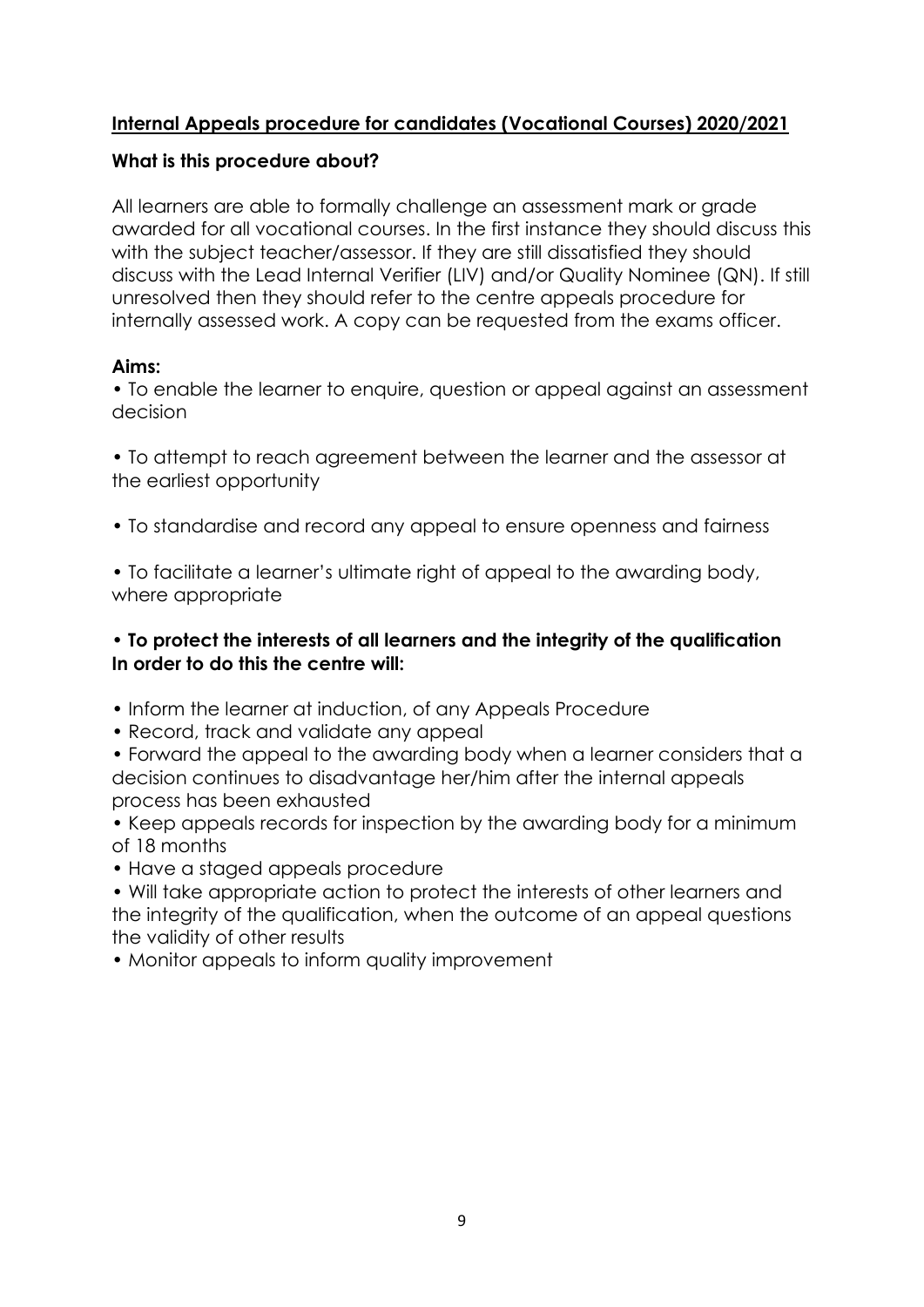#### **Procedure:**

The member of the Senior Leadership Team (SLT) nominated by the Head of Centre to manage assessment appeals, will be responsible for ensuring that information about the appeals procedure is made available to all candidates and their carers, and for informing the Head of Centre about the existence and outcome of all such appeals.

# **Stage 1:**

• Candidates who wish to query internal assessment decisions/procedures should, in the first instance, discuss the matter with the teacher making the assessment within 5 working days of the results being communicated to the candidate.

• In BTEC if the student has not achieved the grade but clearly attempted the next grade e.g. attempted the merit, and they met the original submission deadline for the assignment, they can have a formal resubmission agreed with the assessor/teacher and the student can resubmit the work within 15 working days of term-time. If the student still does not agree with grades they could appeal and follow the process.

Staff will keep all submissions and feedback given to each student. IF THERE IS NO AGREEMENT the only BTEC possibility is a new assignment to be completed, within a limited time independently, OR if they will not agree to this continue with stage 2.

# **Stage 2:**

• If the candidate still believes that the assessment is not justified, they should discuss the matter with the Lead Internal Verifier (LIV). The LIV should then discuss with the Quality Nominee (QN) and Head of Department (HoD). The Head of Department will report the outcome of this decision in writing to the Examinations' Officer within 5 working days.

• The Examinations' Officer will provide a copy of the HoDs report to the member of SLT nominated by the Head of Centre to manage assessment appeals.

• The member of SLT will meet with the candidate to discuss the HoDs report within 5 working days of receipt of the report.

• If a satisfactory outcome cannot be reached, the candidate will be provided with a copy of the Internal Assessment – Appeals Procedure document by the Examinations' Officer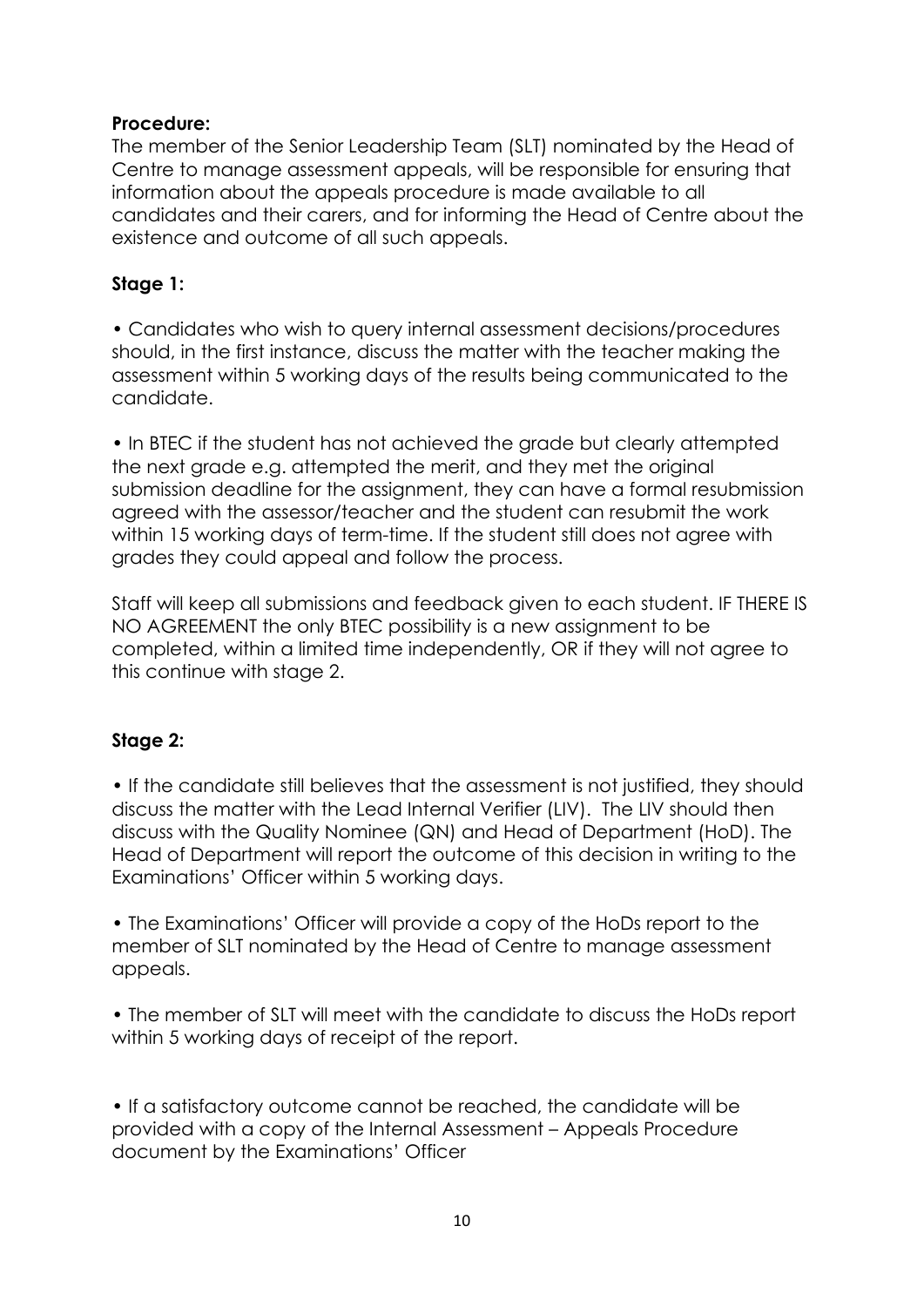# **Stage 3:**

• If the candidate wishes to take the matter further, they should put details of their complaint in writing to the Head of Centre within 10 working days of receipt of the Internal Assessment

#### **Appeals Procedure document.**

• The teacher making the assessment will receive a copy of the complaint and will be asked to respond in writing to the Head of Centre. A copy of this response will be sent to the candidate.

• If the member of the SLT nominated by the Head of Centre to manage assessment appeals will make arrangements for the personal appeal hearing to be held within 10 working days of the application for appeal being lodged by the candidate.

• The candidate and the teacher making the assessment will be provided with reasonable notice of the date of the appeal hearing, and will have sight of documents relevant to the case in advance of the appeal hearing.

• The candidate will be allowed to be accompanied by a carer/friend at the hearing.

• The appeal will be heard by three senior members of staff who have not previously been involved in the case.

• The appeal panel will provide a written record of the appeal, including the outcome of the hearing and the reasons for that outcome. The centre will send a copy of this record to the candidate (and their carer where appropriate) and the teacher making the assessment within 10 working days of the hearing.

• The centre will immediately inform the awarding body of any change to an internally assessed mark resulting from an appeal hearing.

• The centre will keep a written record of each appeal for a minimum of 18 months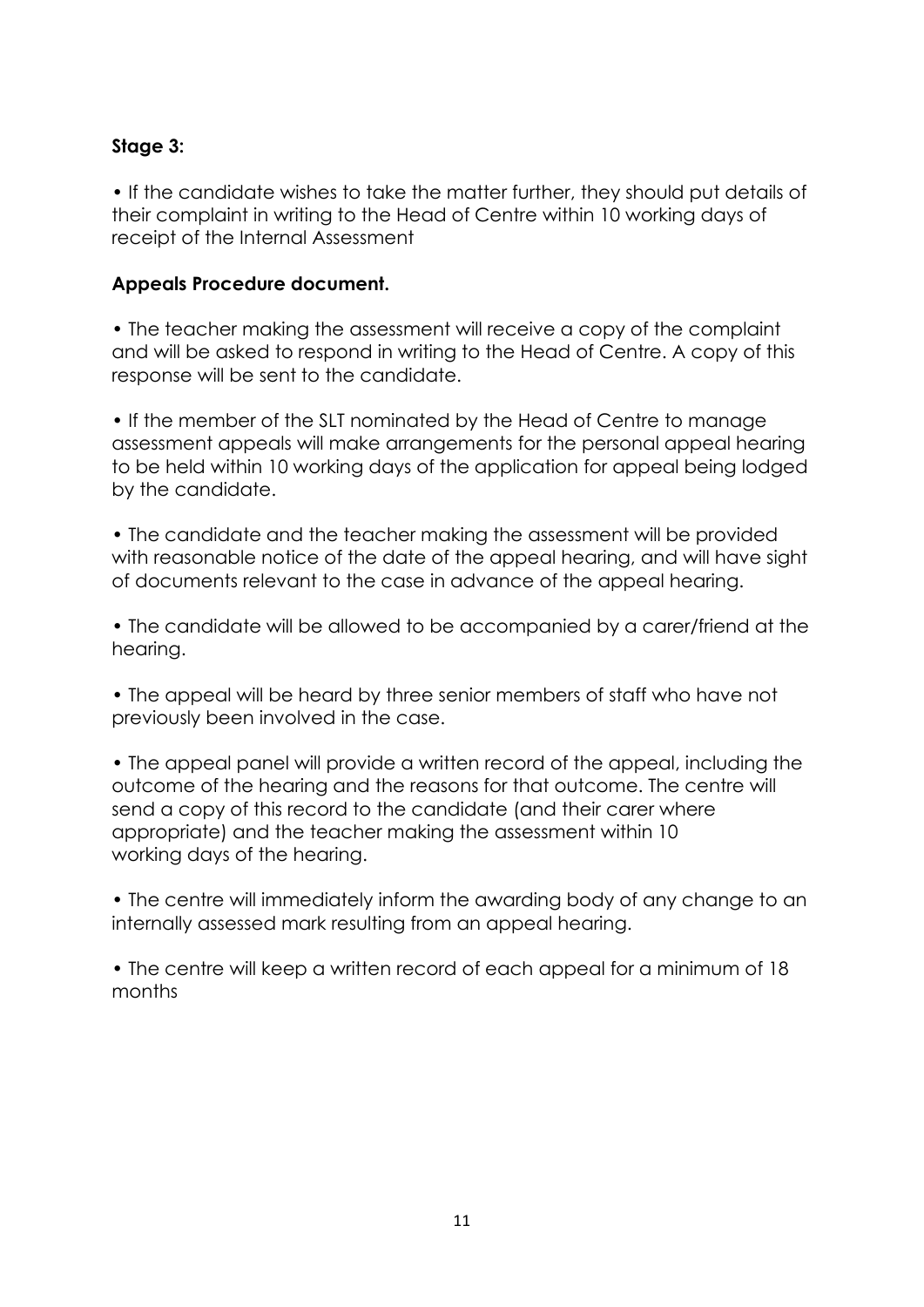### **Disability Discrimination Policy**

Milton School is committed to equality and is keen to promote a learning and working environment that is inclusive, celebrates diversity and does not discriminate against any group.

In line with the guidance from the QCDA, the following guidance document has been produced.

All staff involved in examinations are expected to meet the requirements of the Disability Discrimination Act and the Disability Equality Duty.

# **Specific needs**

All of our Pupils have a statement of Special Educational Needs. The School will assess individual needs and make sure appropriate arrangements are put in place in line with normal ways of working

### **Access Statement:**

As far as is reasonably practical, Milton School's examinations officer will ensure:

- Lighting is appropriate for Candidates
- Premises will meet legal and DDA requirements
- Adapted facilities are provided as necessary
- The needs of all students will be considered in the event of an emergency evacuation
- Evacuation procedures will be provided at the beginning of each exam
- Appropriate seating/seating arrangements will be arranged in line with the candidates needs
- Access arrangements will be applied for and put in place according to individual needs and with the agreement of the Awarding Bodies.
- Invigilators are made aware of any specific evacuation procedure in place for a student with a disability.
- Exams Officer/Invigilators ensure that all candidates are aware of the
- evacuation procedures at the beginning of an exam.
- Where we have prior knowledge of a mobility issue, we would make evacuation arrangement
- Seating is appropriate and comfortable and consideration given to siting students where they are least likely to disturb peers
- Signs are as far as possible, simple, clear and consistent. They are generally displayed on A3 or A4.